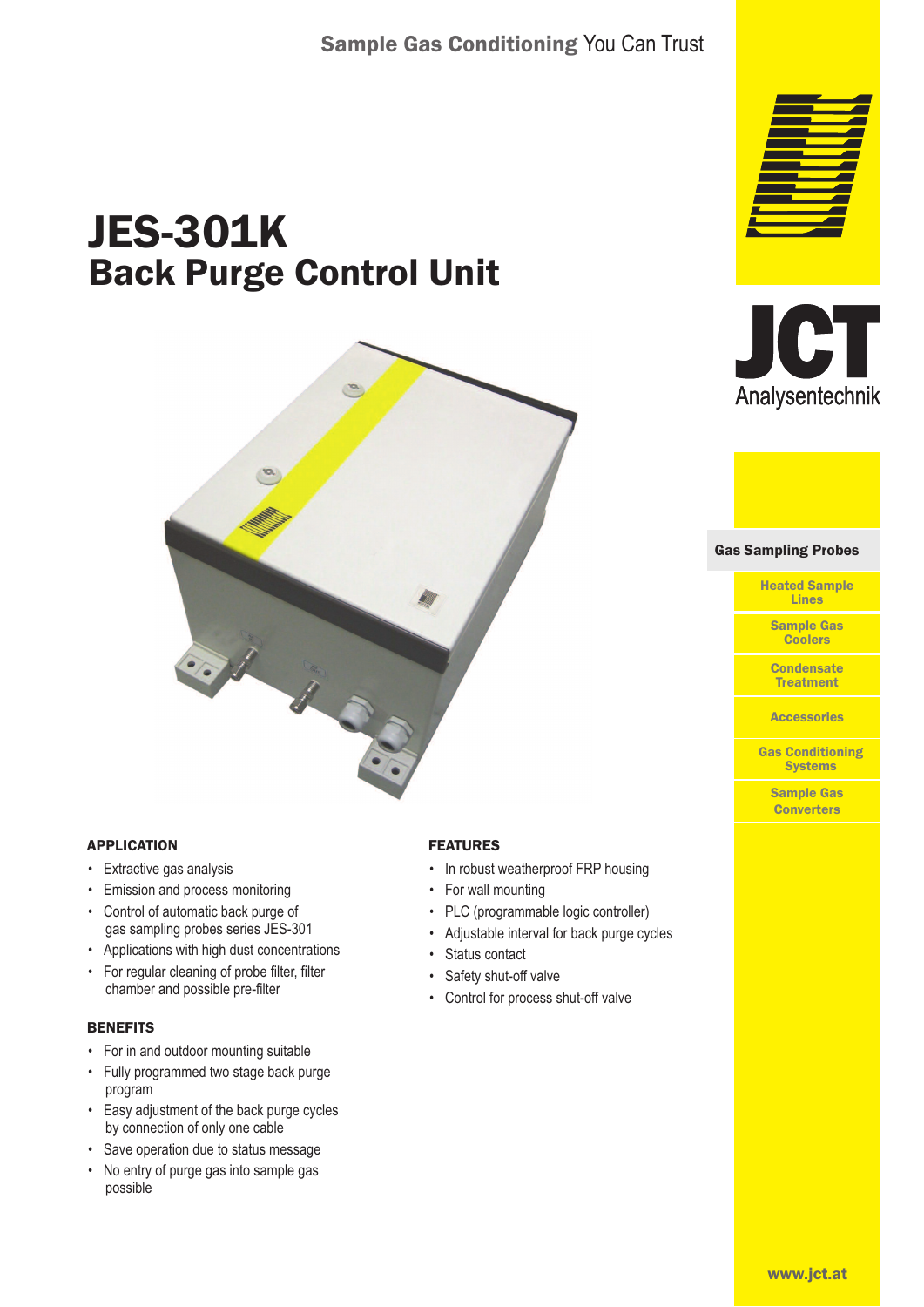## TECHNICAL DATA

| <b>Model</b>                        | <b>JES-301K</b>                                                         |  |  |  |  |  |
|-------------------------------------|-------------------------------------------------------------------------|--|--|--|--|--|
| Description                         | back purge control unit                                                 |  |  |  |  |  |
| <b>Operation</b>                    |                                                                         |  |  |  |  |  |
| Flow rate                           | approx. 4 Nm <sup>3</sup> /hr at 5 bara, 5 Nm <sup>3</sup> /h at 7 bara |  |  |  |  |  |
| Ambient temperature / humidity      | 0° to $+40^{\circ}$ C* / < 95 % RH, non-condensing                      |  |  |  |  |  |
| Operating pressure                  | 4 to 7 bara                                                             |  |  |  |  |  |
| Air for back purge                  | instrument air according to ISO 8573-1 Class 1.2.1**                    |  |  |  |  |  |
| Place of installation               | Ex-free zone, max. 5m away from gas sample probe                        |  |  |  |  |  |
| <b>Construction</b>                 |                                                                         |  |  |  |  |  |
| Dimensions over all (W x H x D)     | 300 x 400 x 200 mm                                                      |  |  |  |  |  |
| Installation                        | wall mounting                                                           |  |  |  |  |  |
| Weight                              | approx. 5 kg                                                            |  |  |  |  |  |
| Housing, colour                     | FRP, similar 7032                                                       |  |  |  |  |  |
| Back purge gas wetted materials     | PVDF, SS316, PA, brass, Viton®                                          |  |  |  |  |  |
| Connections back purge gas In / Out | stainless steel fitting 6 mm                                            |  |  |  |  |  |
| Approvals / signs                   | <b>CE</b>                                                               |  |  |  |  |  |
| <b>Electrics</b>                    |                                                                         |  |  |  |  |  |
| Power supply                        | 230 VAC 50 Hz / 115 VAC 60 Hz / 24 VAC / 24 VDC                         |  |  |  |  |  |
| Electrical connection               | screw terminals 0,08 mm <sup>2</sup> to 2,5 mm <sup>2</sup>             |  |  |  |  |  |
| Electrical fuse protection          | external on installation site                                           |  |  |  |  |  |
| Protection class                    | IP 56 (EN 60529)                                                        |  |  |  |  |  |
| Status relay                        | volt free contact                                                       |  |  |  |  |  |
| Switching capacity relay            | max. 250 VAC / 5 A; min. 12 VDC 2,5 mA                                  |  |  |  |  |  |
| Connection status relay             | screw terminals 0,08 mm <sup>2</sup> to 2,5 mm <sup>2</sup>             |  |  |  |  |  |
| Cable glands                        | 2 x M16 x 1,5, clamping range 5 to 10 mm                                |  |  |  |  |  |

\* Version for extended ambient temperature range on request

\*\* Pressure air conditioning system in chapter 10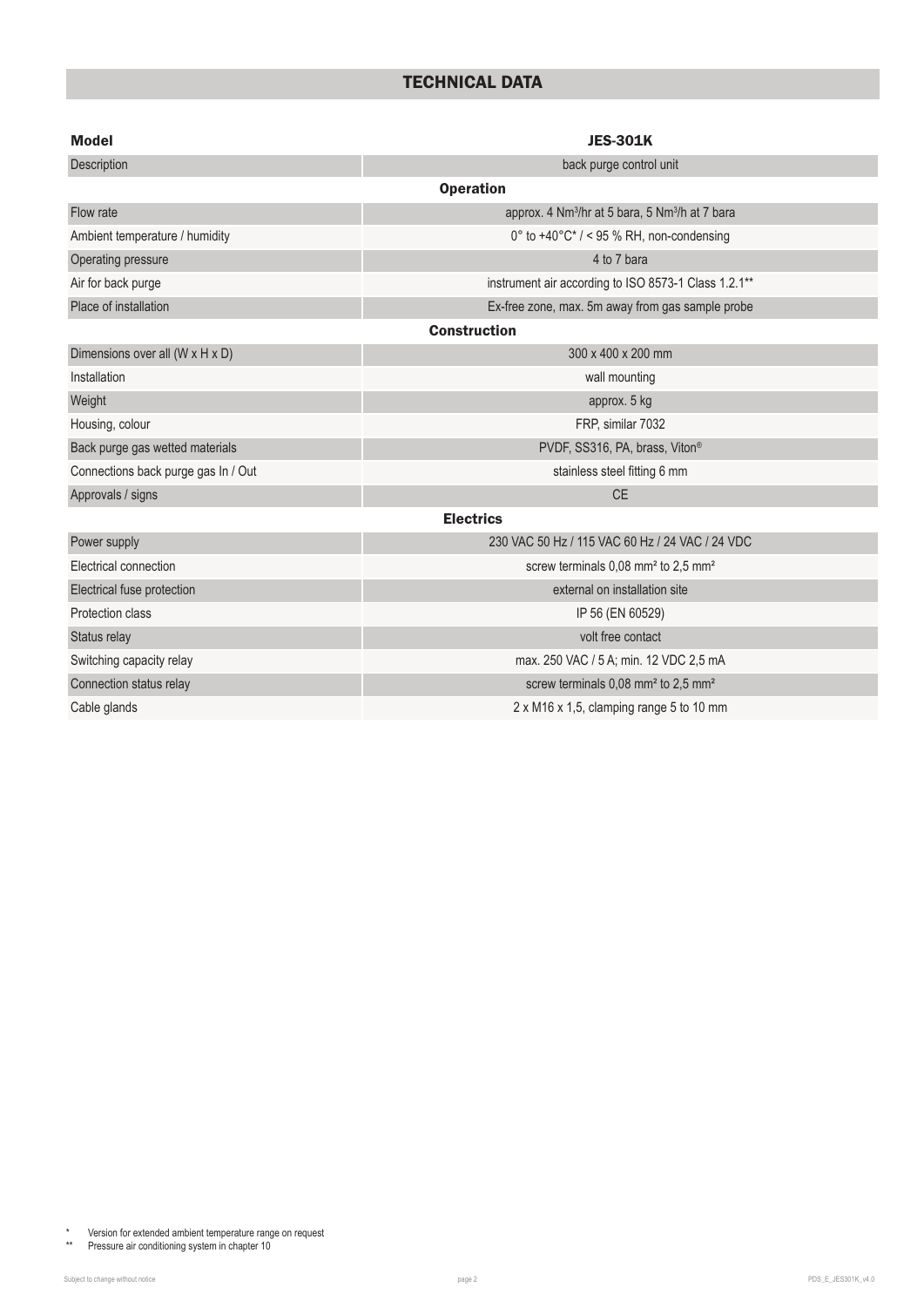## DIMENSIONS

Dimensions in mm





| $- A01$ | PLC (programmable logic controller) | $-SV01$ | Safety shut-off valve    |
|---------|-------------------------------------|---------|--------------------------|
|         | -X01, X02 Connection terminals      | $-SV02$ | Clocked back purge valve |